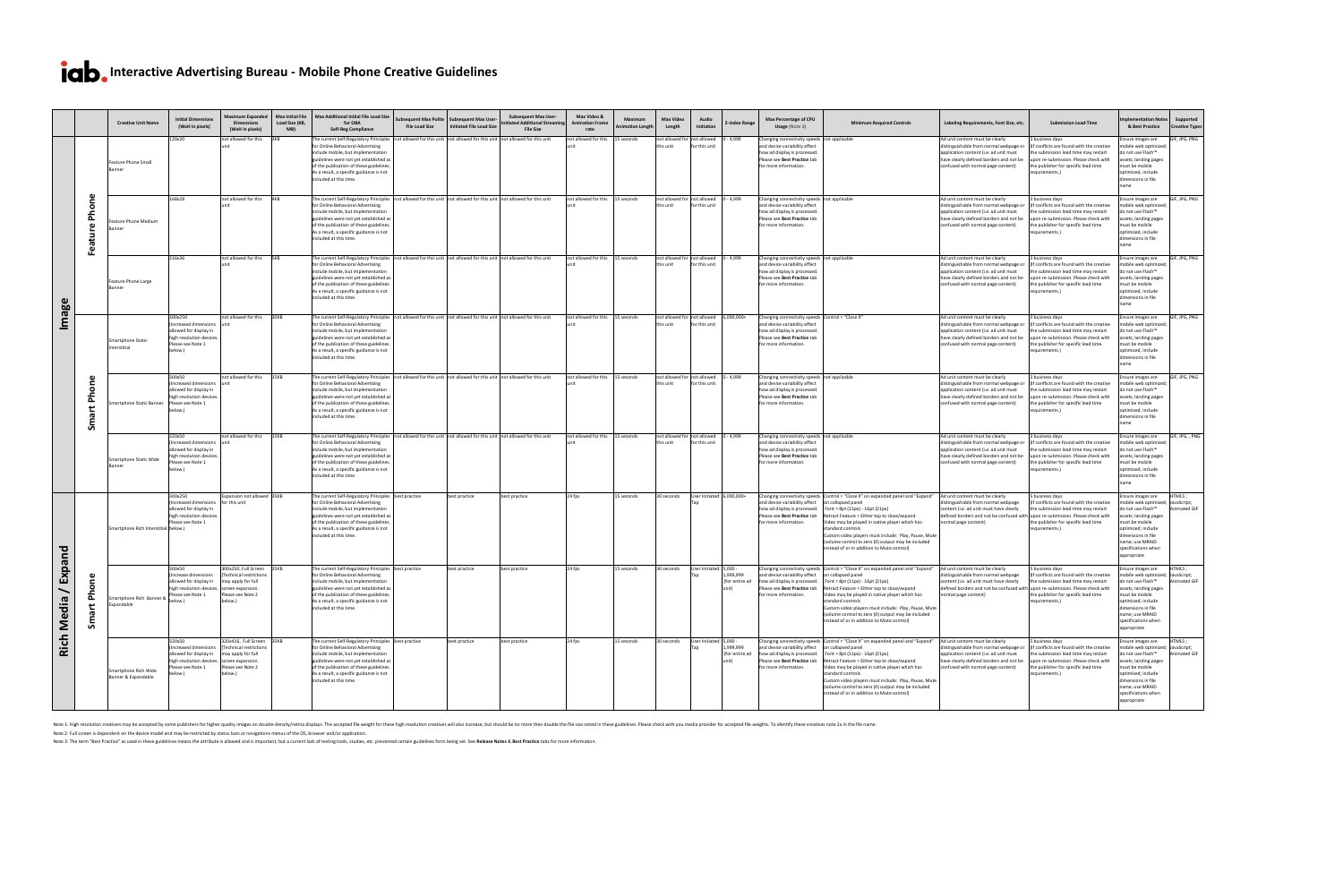| <b>Z-Index Range</b>  | <b>Content Type</b>                                                            | <b>Details</b>                                                                                                                   |                                                                                                                                                                          |  |
|-----------------------|--------------------------------------------------------------------------------|----------------------------------------------------------------------------------------------------------------------------------|--------------------------------------------------------------------------------------------------------------------------------------------------------------------------|--|
| $\leq 0$              | <b>Background Elements</b>                                                     | None                                                                                                                             | <b>Z-index Definition</b>                                                                                                                                                |  |
| $0 - 4,999$           | Main Content, Standard Ads                                                     | Standard ad tags in place with regular content. Includes OBA Self Regulation Message<br>(CLEAR Ad Notice)                        | <b>Enumerated layers</b><br>Consideration of t<br>imagery, and ads i<br>content overlaps (<br>scale] than navigat<br>navigational eleme                                  |  |
| 5,000 - 1,999,999     | <b>Expanding Advertising</b>                                                   | The entire expandable ad unit should be set within this range                                                                    |                                                                                                                                                                          |  |
| 2,000,000 - 2,999,999 | <b>Floating Advertising</b>                                                    | Over The Page ads (OTP's)                                                                                                        | <b>Z-Index Range Use</b>                                                                                                                                                 |  |
| 3,000,000 - 3,999,999 | Pop-up Elements                                                                | Chat windows, message notifications                                                                                              | The Z-index repres<br>other page elemer<br>content or ad cont<br>of competing elem<br>a poor consumer o<br>text. Accordingly,<br>and associated nu<br>Please note that a |  |
|                       | 4,000,000 - 4,999,999 Non-anchored Floating Elements Survey recruitment panels |                                                                                                                                  |                                                                                                                                                                          |  |
| 5,000,000 - 5,999,999 | <b>Expanding Site Navigation</b><br>Elements                                   | Drop down navigation, site warnings, etc. Only the expanding portion of navigation<br>elements should be included on this level. |                                                                                                                                                                          |  |
| $6,000,000+$          | Full-page Overlays                                                             | Full-window Over-the-Page (OTP) ads and Between-the-Page ads IF they cover page<br>content                                       | take time. Creative<br>their individual Z-i                                                                                                                              |  |



**Interactive Advertising Bureau - Mobile Phone Creative Guidelines**

# **Z-Index Guidelines**

Note: ad designers should consult each publisher individually for their specific Z-index guidelines

ated layers of elements and content on a publisher's webpage. ration of the z-element in page content design such as navigation, , and ads is important for providing a seamless experience when page overlaps (i.e. an expanding ad with a z-index that is lower [on the z-index an navigational elements may give the appearance that page onal elements are showing through the expanded portions of the ad).

## **2,000,000 Range Use Recommendations**

lex represents layers of elements on a webpage. When ad elements and ge elements are layered incorrectly, proper display of either page or ad content (or both) may be compromised. The accidental "collision" eting elements on a webpage that share the same Z-index value leads to onsumer experience, in the form of distorted or mangled images and tordingly, the establishment of an industry accepted z-index hierarchy ociated numerical range is crucial to solving the occurrence of collisions. ote that adoption of these new Z-index guidelines by all publishers will e. Creative designers are advised to consult directly with publishers for ividual Z-index guidelines.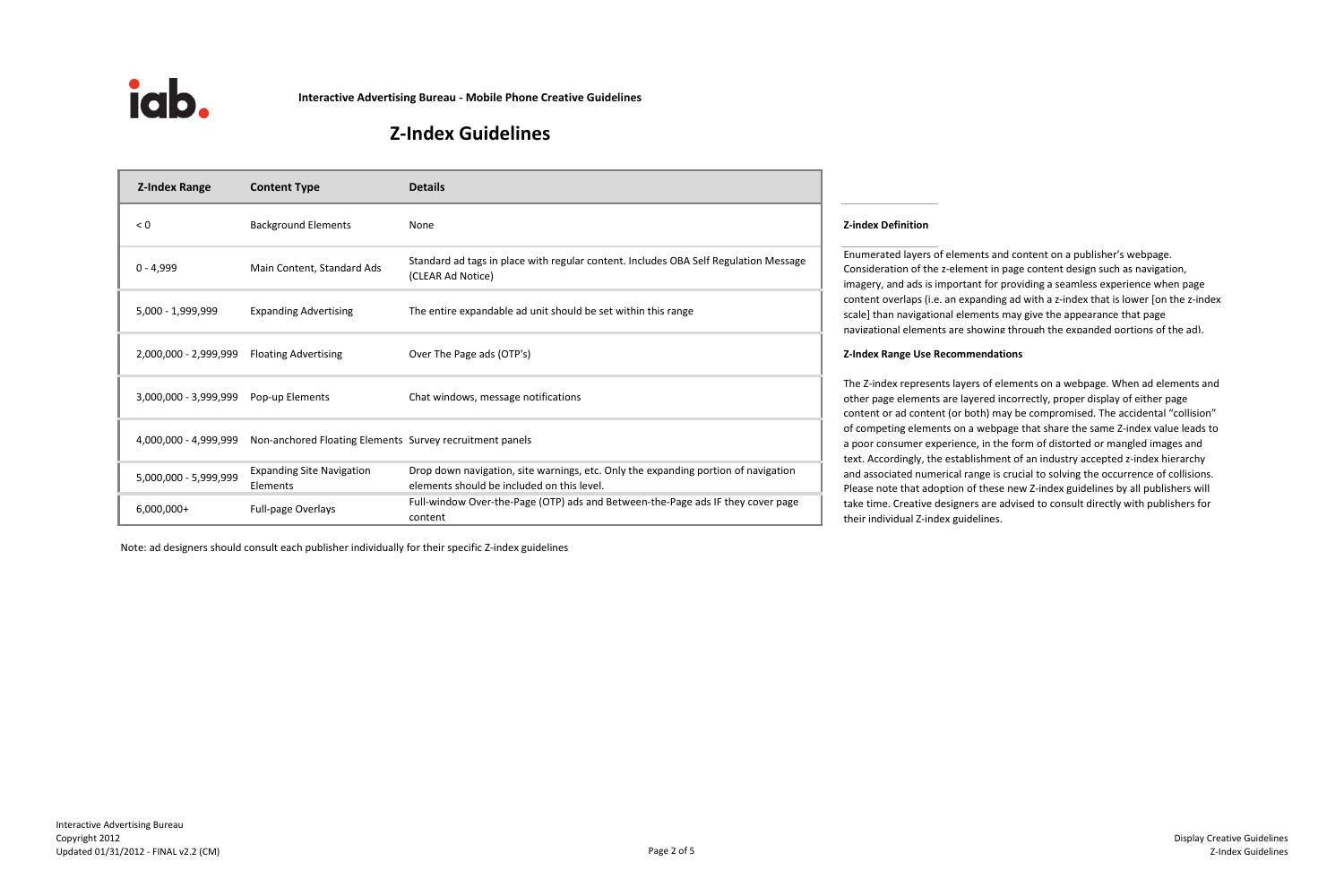

## **Mobile Phone Creative Guidelines Release Notes:**

#### **Overview: Availability and Adoption**

These Mobile Phone Creative Guidelines are the work-product of an exhaustive cross-industry mobile ad operations working group effort to create commonality for the development of ad units across the mobile phone ecosystem. The IAB Mobile Marketing Center of Excellence joined with the Mobile Marketing Association to develop this update with three overriding goals:

1. Issue guidelines that empower creative shops to exercise the limits of their imagination, only tempering creativity as it relates to positive consumer experience

2. Further simplify the digital mobile supply chain by making these new guidelines easily accessible, adoptable and understandable.

3. Provide cross-platform consistency by aligning these guidelines with the existing Web Display Creative Guidelines where applicable.

While the accommodation of every individual concern is beyond reach, near universal approval of these specifications and guidelines was achieved by the working group participants. Despite a few inevitable compromises, these guidelines represent clarification in a fragmenting mobile ecosystem. These guidelines should empower marketers and their creative shops to develop mobile phone advertising that results in a positive consumer experiences.

Mobile encompasses a wide array of devices including feature phones, smartphones, tablets, and eReaders. In order to narrow the scope of this project and to honor the still early development of advertising on other devices, these guidelines were established for mobile phone ad units only. Guidelines have been provided for both smartphone and feature phone devices and are relevant for both mobile web and in-app. They include static images units as well as rich experience units. Separate guidelines are available for the IAB Mobile Rising Star rich media units designed for both smartphone and tablet devices. (http://www.iab.net/risingstarsmobile). Distinction has not been made by operating system (OS) as the guidelines provided are universal across OS. Differences per OS arise when coding rich experiences.

Some attributes that are included in the display creative guidelines for computers are not widely adopted in the mobile ecosystem, do not have sufficient testing tools available or are closely effected by the constantly evolving mobile marketplace. While agreed that these attributes are important they have been noted as best practice. The working group felt there was not sufficient experience or testing tools available to set guidance at this time. Please refer to more detailed explanations per attributes in these release notes as well as the mobile phone best practices section.

The mobile marketplace is constantly evolving with new device models with faster processing speeds, changes to carrier data plans, upgrades to operating systems, and other innovations. All of these affect the mobile advertising ecosystem and potentially these guidelines. While continual review and updating of these guidelines will be conducted on a regular basis, marketers, creative designers and media agencies are strongly advised to consult directly with publishers in order to obtain their exact creative specifications.

Please be advised that these IAB and MMA guidelines represent an industry recommendation. Accordingly, not all publishers, nor all IAB member companies or MMA member companies, adopt these guidelines without modification relative to their own unique business offering. Marketers, creative designers and media agencies are strongly advised to consult directly with publishers in order to obtain their exact creative specifications.

#### **Ad Unit Dimensions and High Resolution Displays**

To provide unified guidelines for the mobile phone marketplace these guidelines were developed by adding additional attributes to the Mobile Marketing Association's Universal Mobile Ad Package units which are being widely adopted by publishers. However, mobile phones with higher resolution displays (double-density or retina displays) are becoming more prevalent in the mobile marketplace. As a result high resolution creative units may be accepted by some publishers. While the dimensions of the placement on the publisher's page stays the same for a high resolution display, the creative should be designed with four times the number of device pixels in order to keep the same physical size. This is done by doubling the placement dimensions. (ex. 300x50 placement and 320x50 placement would accept 600x100px and 640x100px creative sizes respectively). As the creative size increases, so will the file weight. While we highly recommend adhering to the provided file weight guidelines we understand this may be a challenge with high resolution images. It is suggested to keep high resolution ad units less then two times the provided guideline. Marketers, creative designers and media agencies are strongly advised to consult directly with publishers in order to obtain exact creative specifications.

#### **Rich Media Ad Unit Expansion**

The mobile phone display guidelines include two rich media units that allow expansion. The dimensions included in these guidelines are the most common expansion size when expanding to a set size. Expanding to full screen is also common practice for handheld device advertising. Screen dimensions vary by mobile phone model. Even when targeting specific phone models the "full page" dimensions may be restricted by status bars or navigation menus of the operating system, browser and/or application. It is recommended to use the noted expansion sizes as safe zones as creative beyond these dimensions may get cut off. Please also see IAB Mobile Rising Start Flex Unit for more guidance on safe zones. (http://www.iab.net/risingstarsmobile#4) For executing expansion the Mobile Rich Media Ad Interface Definitions (MRAID) provides a unified way for the ad creative to get information about screen size, device capabilities, and other details relevant to desired ad behavior when delivering to a publisher that is MRAID compliant. (http://www.iab.net/MRAID) Marketers, creative designers and media agencies are encouraged to consult directly with publishers in order to obtain specific creative specifications.

#### **Balancing File Load Size with Consumer Experience**

Balancing the requirements of advertisers and publishers while ensuring that the consumer experience remains positive is a consideration that heavily influenced these guidelines. Mobile phones have an array of data connections (Wi-Fi, 3G, 4G etc.) and plans available which vary from carrier to carrier. Some of these plans result in consumers paying for the amount of data consumed. Mobile device connections can also change as a user change physical location. This changing connectivity combined with the smaller processing power of handheld devices resulted in the decision to keep the Max Initial File Load Size low to ensure a positive user experience.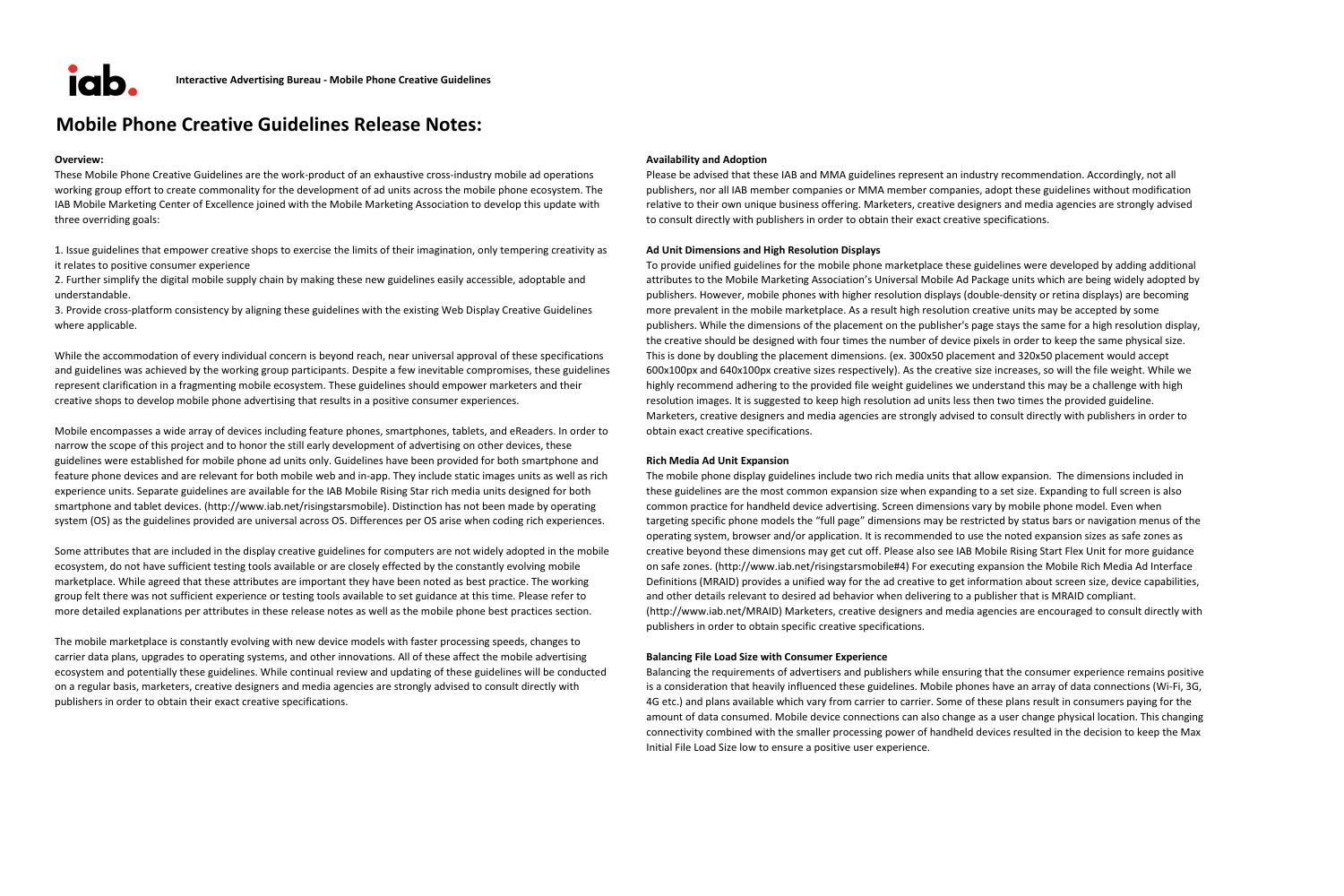#### **Max Additional Initial File Load Size for OBA Self-Reg Compliance Submission Lead-Time** Submission Lead-Time

The current Self-Regulatory Principles for Online Behavioral Advertising include mobile, but implementation guidelines are still being established. As a result, a specific guideline has not been provided at this time.

#### **Subsequent Max User-Initiated Additional Streaming File Size**

User-Initiated streaming file size guideline has been noted as a "best practice" for mobile handheld devices since most devices are tied to limited data plans through their carrier. In addition HTML5 is currently limited to a streaming solution which uses progressive download as the primary delivery method which will increase the ad's weight and impact a user's experience. Until additional research and best practices emerge for video served on handheld devices the recommendation is to optimize the video file to be as small as possible. Marketers, creative designers and media agencies are strongly advised to consult directly with publishers in order to obtain their exact creative specifications.

#### **Z-Index Range**

While z-index and the avoidance of the accidental "collision" is applicable to mobile web, in-app ad units are delivered within a web-kit window eliminating the possibility of conflict with the app content. Designing ad units running in-app in-line with the suggested z-index ranges will have no negative affect on the unit's performance and is encouraged as it works towards the successful implementation of the ad unit across both mobile experiences.

The Z-index represents layers of elements on a webpage. When ad elements and other page elements are layered incorrectly, proper display of either page content or ad content (or both) may be compromised. The accidental "collision" of competing elements on a webpage that share the same Z-index value leads to a poor consumer experience, in the form of distorted or mangled images and text. Accordingly, the establishment of an industry accepted z-index hierarchy and associated numerical range is crucial to solving the occurrence of collisions.

The Z-index ranges used in these guidelines are taken directly from the Z-Index Guidelines that were released in the last update of the Web Display Creative Guidelines in February 2012. Please note the adoption of these Z-index guidelines by all publishers will take time. Creative designers are advised to consult directly with publishers for their individual Zindex guidelines.

#### **Max Percentage of CPU Usage**

Prior to the wide adoption of smartphones and tablets, Flash™ formatted creative was widely accepted and easily displayed across the industry. In today's market, adjustments have to be made to accommodate ads across multiple display devices. HTML5 has provided one solution that has become adopted across the mobile ecosystem for rich media units. Static or simple animated units are still accepted in GIF, JPG, and PNG. (Note that animated gifs are not supported by all operating system versions). Ad units developed in Flash™ will not render on all mobile operating systems and have therefore been excluded as a supported creative type.

Ads that load faster can help web pages and applications load faster, leading to higher user satisfaction, lower page and app abandonment, and most importantly for agencies and marketers, more brand engagement and increased opportunities for ads to yield higher conversions and tap through rates. Ads that use too much of a consumer's processing power, load slower. Accordingly, limits on the percentage of CPU usage were introduced in the last update to the Web Display Creative Guidelines for computers, but setting such a guideline for the mobile ecosystem is more complicated.

Users' mobile phones are limited in how much processing power is available for loading webpage and application elements as well as ads. The diversity of mobile phones currently in use complicates the identification of a common CPU percentage across the industry. This variability combined with the limited testing tools after development prevents a specific guideline from being set at this time. The group noted that this is a very important attribute and encourage creative designers to optimize their creative accordingly and consult with individual publishers about benchmark testing requirements based on the attributes of their unique audience.

In order to ensure timely and smooth campaign launches, this guideline is set to allow publishers the minimum time required to test ad creative on their mobile webpages and apps prior to campaigns going live. The varying array of mobile phone models, OS versions, behavior between in-app and mobile web environments as well as app to app are just some of the factors that play in to the need for more time to do quality assurance testing. Time, money and even user engagement can be lost when an ad doesn't display properly at the start of a campaign. Minimum submission lead times recommended in this document are an important step to improving the process for releasing a quality ad experience. Thorough quality assurance testing is important no mater the type of creative or media company you are working with. Custom or more advanced ad units that take advantage of advanced device features or special behavior may require additional time for testing. Advertisers, creative designers and media agencies are strongly advised to consult directly with publishers for their individual submission lead-times.

#### **Supported Creative Types**

#### **Constructive Feedback**

In developing these guidelines, both the MMA and the IAB and their member companies have made every reasonable attempt to include the perspectives of the entire digital supply chain. We realize however, that not every party involved in this vast ecosystem will have had an opportunity for individual influence. As such, we invite you to provide your constructive feedback. Most importantly, we are interested in hearing directly from the creative designers, creative directors and creative technologists that use these guidelines. Please email constructive feedback and input to mobile@iab.net. When providing your feedback, be sure to mention the exact category name of the guideline(s) for which you are referencing in addition to real-world use-case examples. We'll do our best to consider your input when making future updates to these guidelines. Thank you!